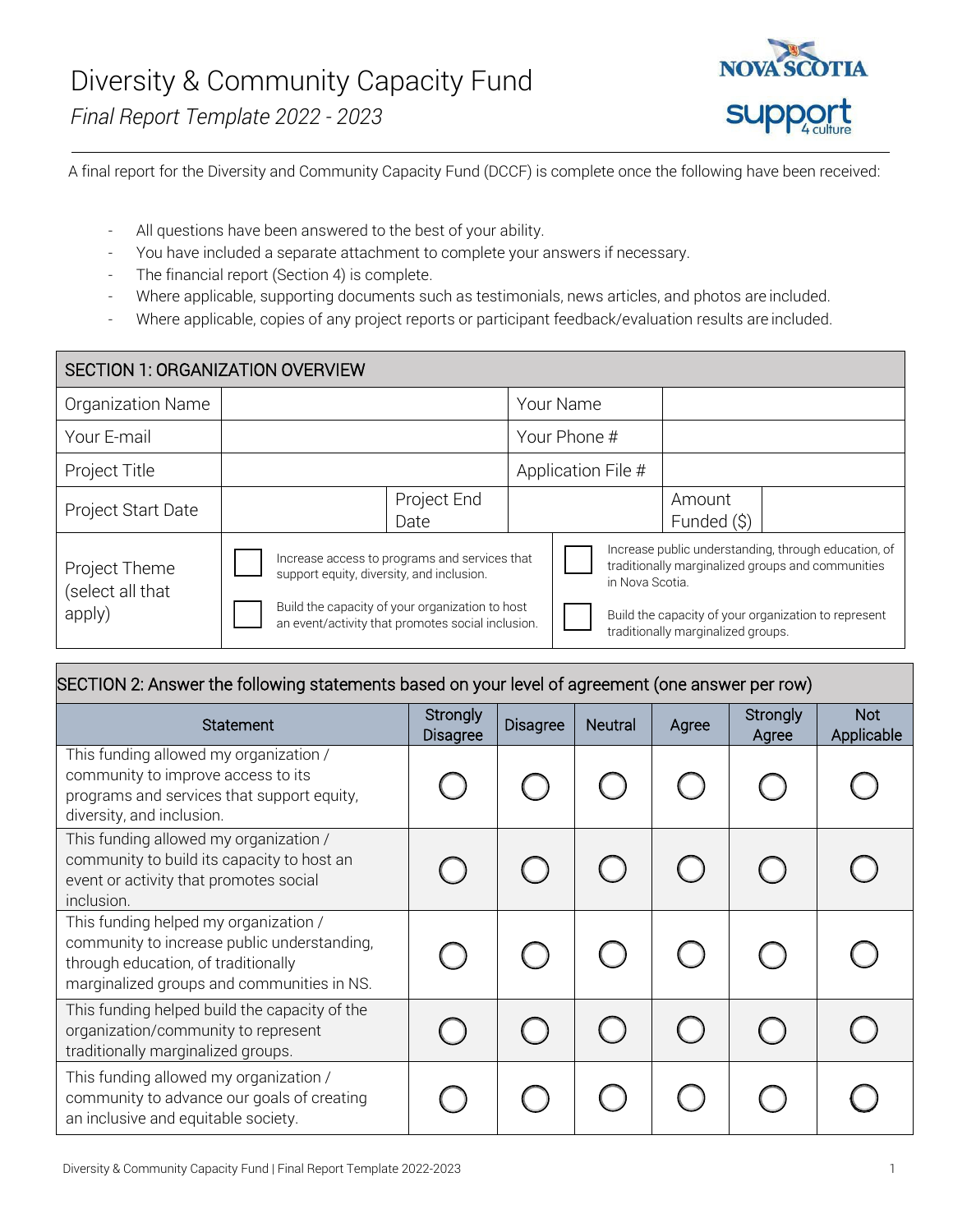| 2) Some of our biggest achievements were                                                                          |
|-------------------------------------------------------------------------------------------------------------------|
|                                                                                                                   |
|                                                                                                                   |
|                                                                                                                   |
|                                                                                                                   |
|                                                                                                                   |
| 3) Some of our challenges were                                                                                    |
|                                                                                                                   |
|                                                                                                                   |
|                                                                                                                   |
|                                                                                                                   |
| 4) What lasting impacts or benefits do you feel will result from your project on your organization and community? |
|                                                                                                                   |
|                                                                                                                   |
|                                                                                                                   |
|                                                                                                                   |
| Diversity & Community Capacity Fund   Final Report Template 2022-2023                                             |

SECTION 3: PROJECT REVIEW – Please answer the following questions by filling in the blanks.

Use a separate sheet if necessary. 1) The goals of this project were…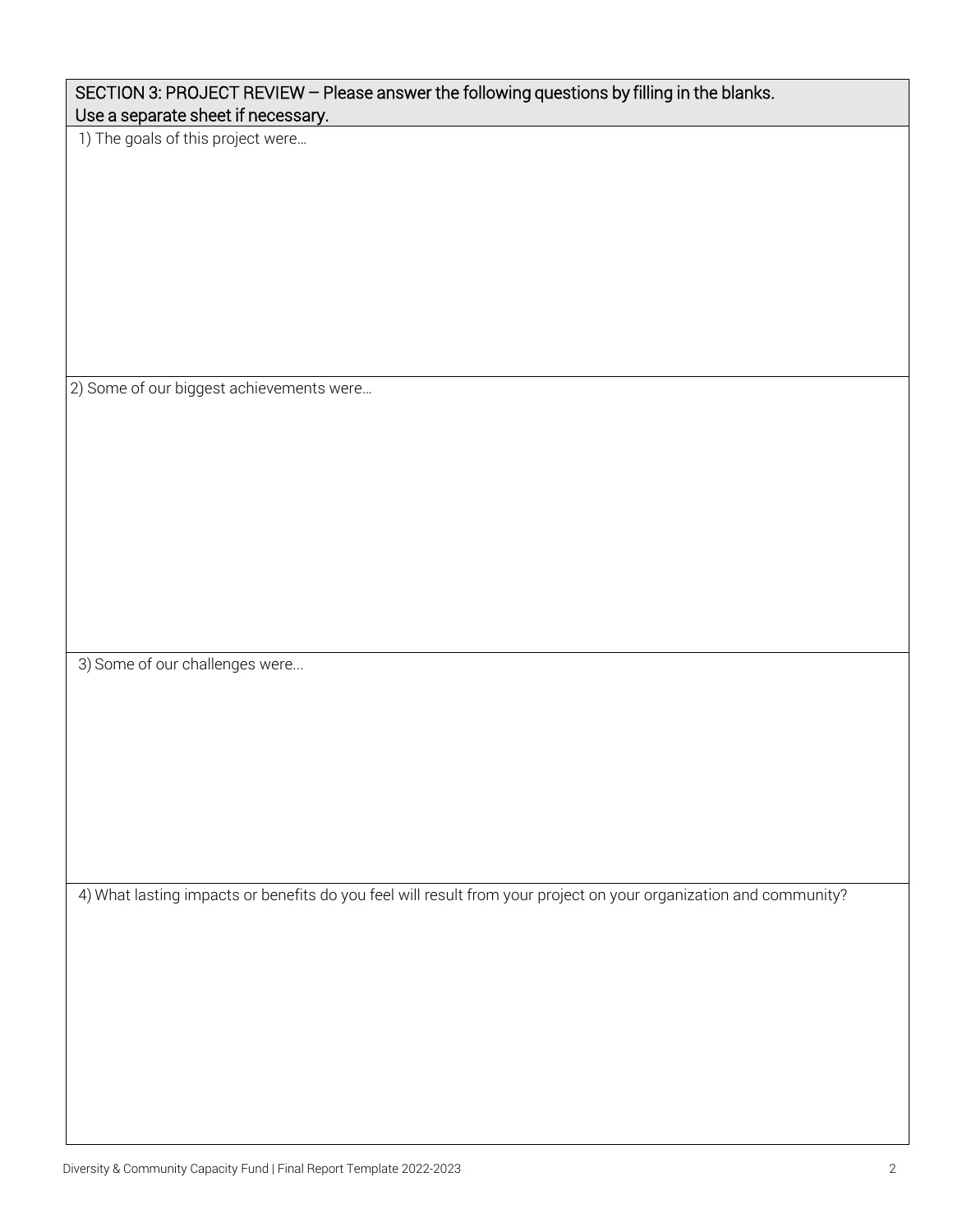| 5) Who was your audience for this project? (check all that apply)                                                                                  |                                                                                                                |                                              |  |  |
|----------------------------------------------------------------------------------------------------------------------------------------------------|----------------------------------------------------------------------------------------------------------------|----------------------------------------------|--|--|
| Families                                                                                                                                           | Children (13 and under)                                                                                        | Youth (13 to 25 and under)                   |  |  |
| Seniors (65 and older)                                                                                                                             | Older adults (55 to 65 years old)                                                                              |                                              |  |  |
| Other (please specify):                                                                                                                            |                                                                                                                |                                              |  |  |
|                                                                                                                                                    |                                                                                                                |                                              |  |  |
|                                                                                                                                                    | 6) Was the project focused on a specific equity-seeking group? (check all that apply)                          |                                              |  |  |
| Immigrant / Newcomer                                                                                                                               | African Nova Scotian                                                                                           | Mi'kmaw                                      |  |  |
| LGBTQI2S+                                                                                                                                          | Persons with Disabilities                                                                                      | <b>Economically Marginalized Populations</b> |  |  |
| Rural Communities                                                                                                                                  | Students / Youth                                                                                               | <b>Culturally Diverse</b>                    |  |  |
| Racially Diverse                                                                                                                                   | Women/Girls                                                                                                    | Prefer not to answer                         |  |  |
| Other (please specify):                                                                                                                            |                                                                                                                |                                              |  |  |
|                                                                                                                                                    | What was the focus of your organization / community's main activities for this project (check all that apply)? |                                              |  |  |
| Cultural Awareness                                                                                                                                 | Community Development                                                                                          | Senior Support                               |  |  |
| Training / Education                                                                                                                               | Organization Capacity Development                                                                              | Heritage Related                             |  |  |
| Food Literacy / Access                                                                                                                             | Youth / Child Development                                                                                      | Recreational Activities                      |  |  |
| Diversity & Inclusion                                                                                                                              | Social Equity / Equality                                                                                       | <b>Community Capacity Building</b>           |  |  |
| Other (please specify):                                                                                                                            |                                                                                                                |                                              |  |  |
| 8) Provide a brief description of your experience with these activities. For example, if you organized workshops, what<br>did you learn from them? |                                                                                                                |                                              |  |  |
|                                                                                                                                                    |                                                                                                                |                                              |  |  |
|                                                                                                                                                    |                                                                                                                |                                              |  |  |
|                                                                                                                                                    |                                                                                                                |                                              |  |  |
|                                                                                                                                                    |                                                                                                                |                                              |  |  |
|                                                                                                                                                    |                                                                                                                |                                              |  |  |
| 9) What geographic area(s) (i.e., town or community) participated in or benefited from the project?                                                |                                                                                                                |                                              |  |  |
|                                                                                                                                                    |                                                                                                                |                                              |  |  |
|                                                                                                                                                    |                                                                                                                |                                              |  |  |
|                                                                                                                                                    |                                                                                                                |                                              |  |  |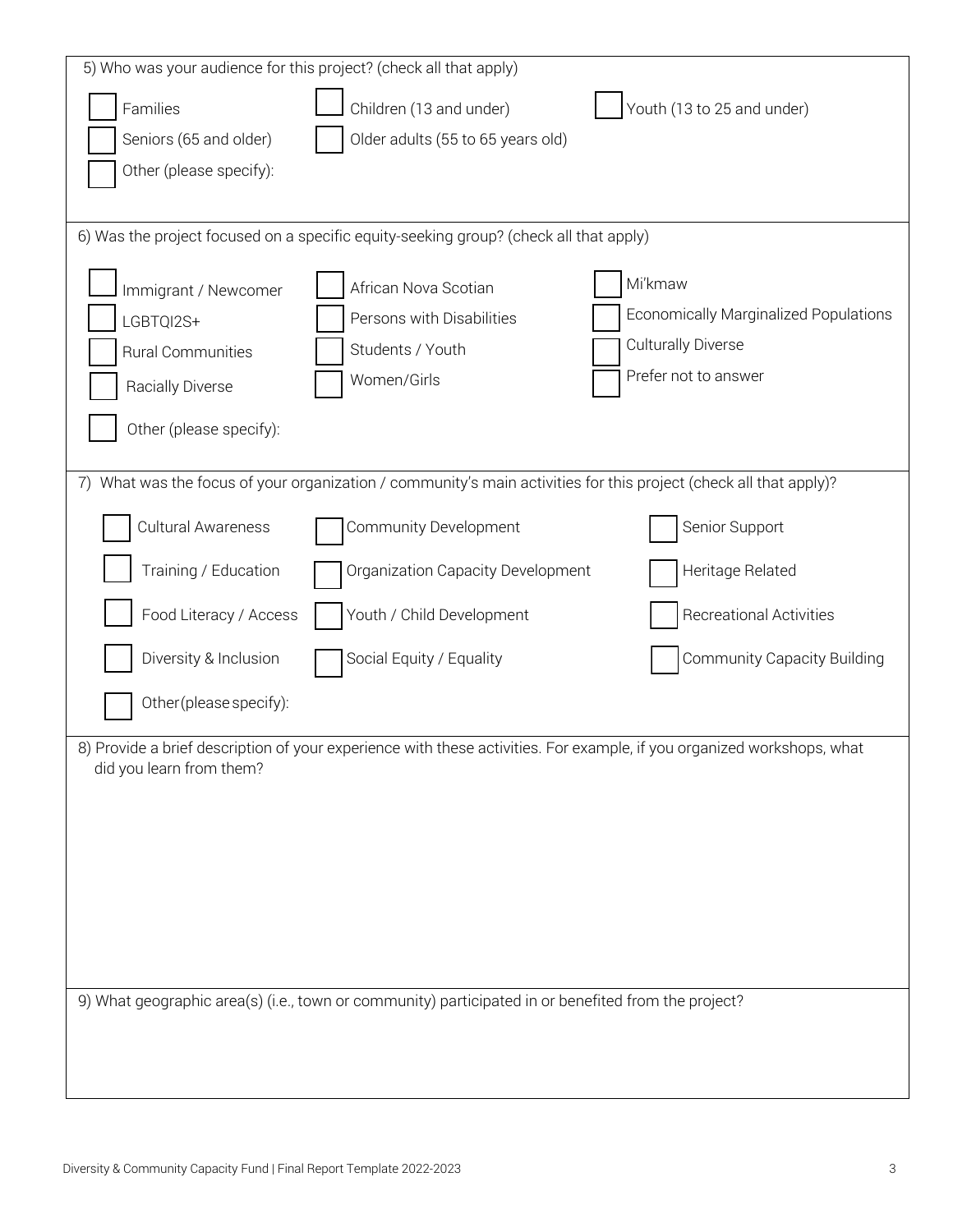|    | 10) Did you rely on volunteers to support your project?                                                                                                                                       | Yes | No |
|----|-----------------------------------------------------------------------------------------------------------------------------------------------------------------------------------------------|-----|----|
|    |                                                                                                                                                                                               |     |    |
| a. |                                                                                                                                                                                               |     |    |
|    |                                                                                                                                                                                               |     |    |
| b. | Provide a few comments on the roles and responsibilities of the volunteers involved in your project, if applicable.                                                                           |     |    |
|    |                                                                                                                                                                                               |     |    |
|    |                                                                                                                                                                                               |     |    |
|    |                                                                                                                                                                                               |     |    |
|    |                                                                                                                                                                                               |     |    |
|    |                                                                                                                                                                                               |     |    |
|    |                                                                                                                                                                                               |     |    |
|    |                                                                                                                                                                                               |     |    |
|    |                                                                                                                                                                                               |     |    |
|    | 11) How did you acknowledge the Department of Communities, Culture, Tourism and Heritage's financial contribution?<br>(attach copies of any printed materials where the logos were included). |     |    |
|    |                                                                                                                                                                                               |     |    |
|    |                                                                                                                                                                                               |     |    |
|    |                                                                                                                                                                                               |     |    |
|    |                                                                                                                                                                                               |     |    |
|    |                                                                                                                                                                                               |     |    |
|    |                                                                                                                                                                                               |     |    |
|    |                                                                                                                                                                                               |     |    |
|    |                                                                                                                                                                                               |     |    |
|    |                                                                                                                                                                                               |     |    |
|    |                                                                                                                                                                                               |     |    |
|    |                                                                                                                                                                                               |     |    |
|    | 12) What advice would you give an organization who is interested in delivering a similar project?                                                                                             |     |    |
|    |                                                                                                                                                                                               |     |    |
|    |                                                                                                                                                                                               |     |    |
|    |                                                                                                                                                                                               |     |    |
|    |                                                                                                                                                                                               |     |    |
|    |                                                                                                                                                                                               |     |    |
|    |                                                                                                                                                                                               |     |    |
|    |                                                                                                                                                                                               |     |    |
|    |                                                                                                                                                                                               |     |    |
|    |                                                                                                                                                                                               |     |    |
|    |                                                                                                                                                                                               |     |    |
|    |                                                                                                                                                                                               |     |    |
|    |                                                                                                                                                                                               |     |    |
|    | 13) Is there anything else you would like to tell us about the impacts and lessons learned from your project?                                                                                 |     |    |
|    |                                                                                                                                                                                               |     |    |
|    |                                                                                                                                                                                               |     |    |
|    |                                                                                                                                                                                               |     |    |
|    |                                                                                                                                                                                               |     |    |
|    |                                                                                                                                                                                               |     |    |
|    |                                                                                                                                                                                               |     |    |
|    |                                                                                                                                                                                               |     |    |
|    |                                                                                                                                                                                               |     |    |
|    |                                                                                                                                                                                               |     |    |
|    |                                                                                                                                                                                               |     |    |
|    |                                                                                                                                                                                               |     |    |
|    |                                                                                                                                                                                               |     |    |
|    |                                                                                                                                                                                               |     |    |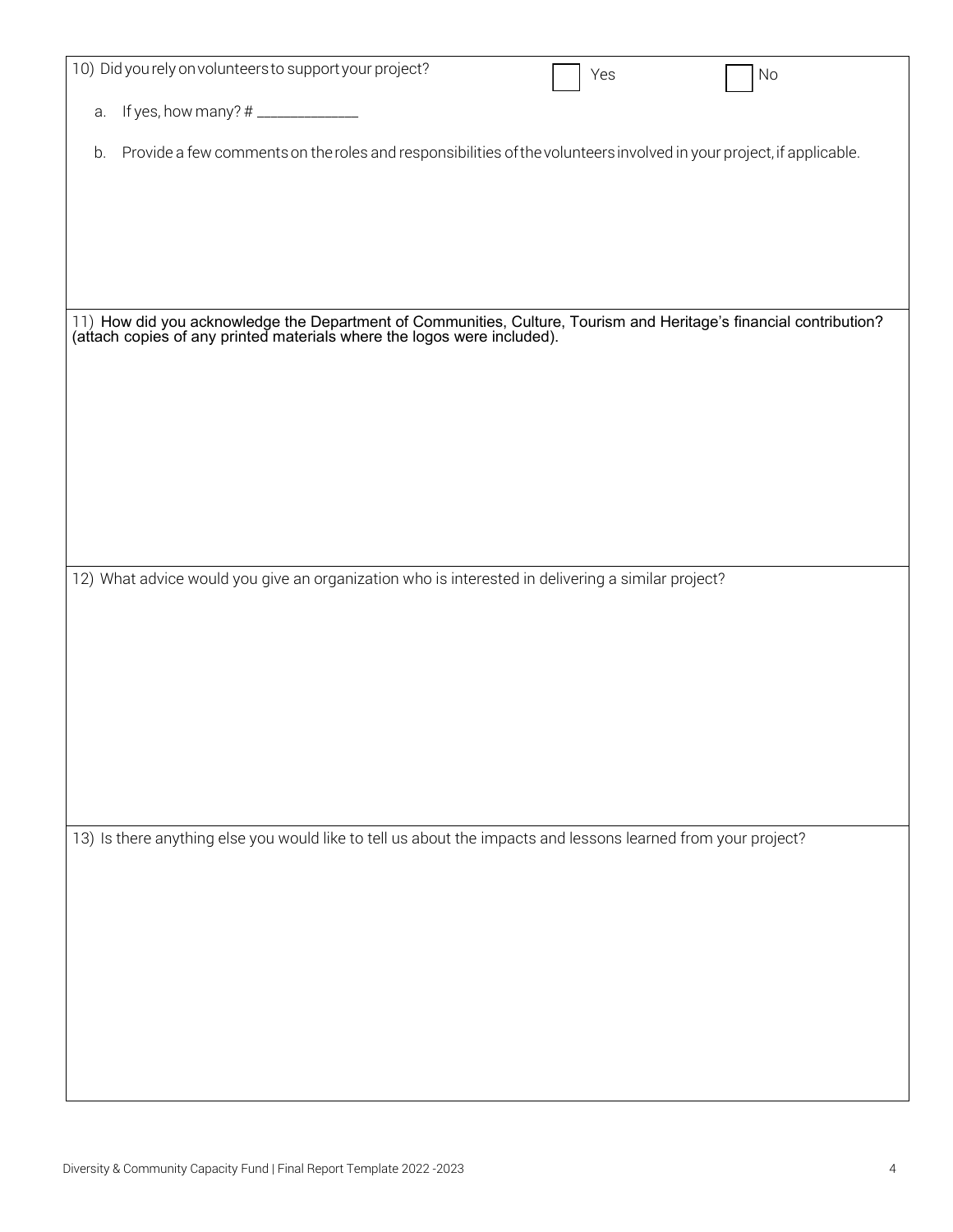# SECTION 4: FINAL FINANCIAL INFORMATION

Note: Your expenses and revenues should be equal amounts (i.e., balanced). Provide detailed notes where possible. Attach a separate budget table if necessary.

#### FINAL PROJECT BUDGET EXPENDITURES

| <b>Budget Item</b>     | Total Cost of Item (\$) | <b>Provide Details</b> |
|------------------------|-------------------------|------------------------|
| Administration         |                         |                        |
| Rentals and Purchases  |                         |                        |
| Travel                 |                         |                        |
| Resources and Supplies |                         |                        |
| Professional Fees      |                         |                        |
| Honouraria             |                         |                        |
| Marketing              |                         |                        |
| Other                  |                         |                        |
|                        |                         |                        |
|                        |                         |                        |
|                        |                         |                        |
| TOTAL EXPENSES         | \$0.00                  |                        |

| FINAL PROJECT BUDGET REVENUES |           |              |                        |  |  |
|-------------------------------|-----------|--------------|------------------------|--|--|
| <b>Sources of Funding</b>     | Cash (\$) | $In-Kind(S)$ | <b>Provide Details</b> |  |  |
| Organization                  |           |              |                        |  |  |
| <b>CCH Funding Total</b>      |           |              |                        |  |  |
| List Other Sources:           |           |              |                        |  |  |
|                               |           |              |                        |  |  |
|                               |           |              |                        |  |  |
|                               |           |              |                        |  |  |
|                               |           |              |                        |  |  |
|                               |           |              |                        |  |  |
|                               |           |              |                        |  |  |
| TOTAL REVENUES                | \$0.00    | \$0.00       |                        |  |  |